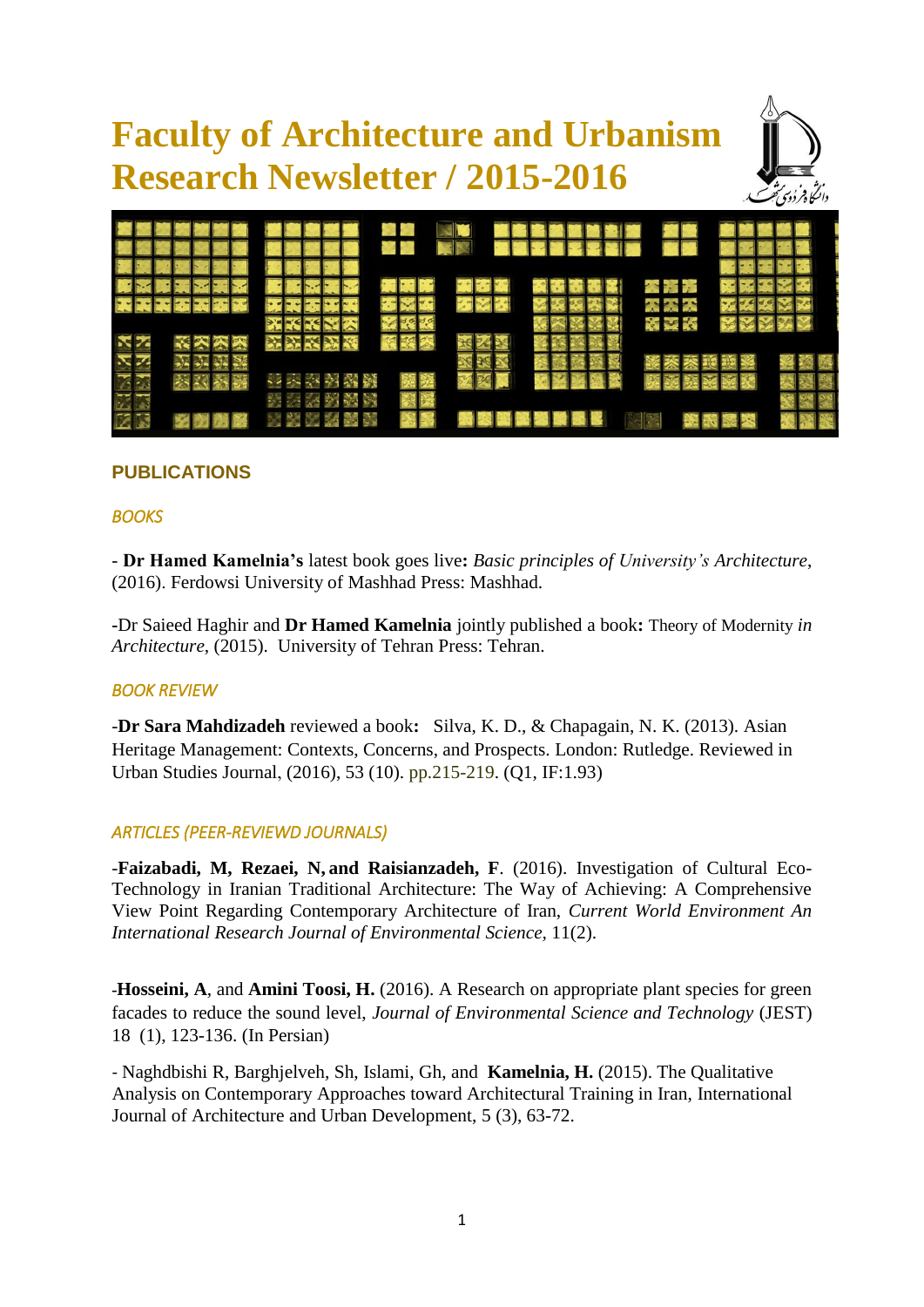-**Taheri, J.** (2015). Architecture in relation to Exact Sciences according to Scientific Literatures in Medieval Islam. *Iranian Journal of Iranian Architecture Studies*. 7, 127-150. (In Persian)

-**Taheri, J.** (2016). The Climatic Plans of Housing Environments in Medieval Islamic Medicine. *Iranian Journal for the History of Science*. (In Persian)

-**Taheri, J.** (2016). Bathroom in Medieval Islamic Medical Texts: Theory and Practice. *Journal of Researches in Islamic Architectur*e. 10, 46-61. (In Persian)

-**Maroufi, H and Vahidi Borji**, **G.** (2016).Space and realization of "the right to the city": identifying Lefebvre's spatial principles for analysis and evaluation of Navab Project in Tehran and La defense in Paris, *Motaleat-e Shahri*, 16, 5-14. (In Persian)

-**Ghahremani, H.** (2016). A review of the contextual adaptability of three contemporary urban paradigms: New urbanism,Urban village and Urban Renaissance, *Armanshahr Journal.* (Forthcoming) (In Persian)

-**Hosseini, A**. (2016). CODIFICATION GRAMMAR OF HOUSING'S SPATIAL TERRITORIES TO IMPROVE FAMILY INTERACTION, *Journal of Housing and Rural Environment*. (Forthcoming) (In Persian)

-**Kamelnia, H.** (2016). Challenges to design green high rise building in Iran: Assessing and analyzing usage of green building technology (case study: Residential Green Towers), *Naqshejahan Journal*. (Forthcoming) (In Persian)

-**Kamelnia**, **H** and **Karimani**, **F.** (2016). Physical needs assessment of high-rise buildings' users: a case study of Region 9 Mashhad, Iran. *Armanshahr Journal*. (Forthcoming)(In Persian)

-**Mahdizadeh, S** and Hanachee, P. (2016). 'The role of Western Orientalists in restoration of historical buildings during the Pahlavi era, Iran', *Honarhay-e –ziba, Memari -va-Shahrsazi* . (Forthcoming) (In Persian)

#### **CONFERENCE PAPERS**

-**Dr Hossein Maroufi** presented a paper titled 'The socio-administrative nature of neighborhoods in traditional Iranian Cities' At 7<sup>th</sup> national conference of urban Management and urban planning – Ferdowsi University of Mashhad, Iran, 11-12 Nov 2015.

- **Dr Akram Hosseini** presented a paper titled 'Study of relation between Internal informal Settlements with Urban Security' at 7th National Conference Planning and Urban Management, Mashhad, Iran.

-Masters students **Elmira Hasanzadeh**, **Farnaz Ghabdian** with **Dr Jafar Taheri** jointly presented a paper entitled 'Impacts of climatic factors in design of residential houses in Rasht' at 3rd *International Congress* on *Civil* Engineering, Architecture & *Urban* Development', Tehran, Iran, 29-30 Dec 2015.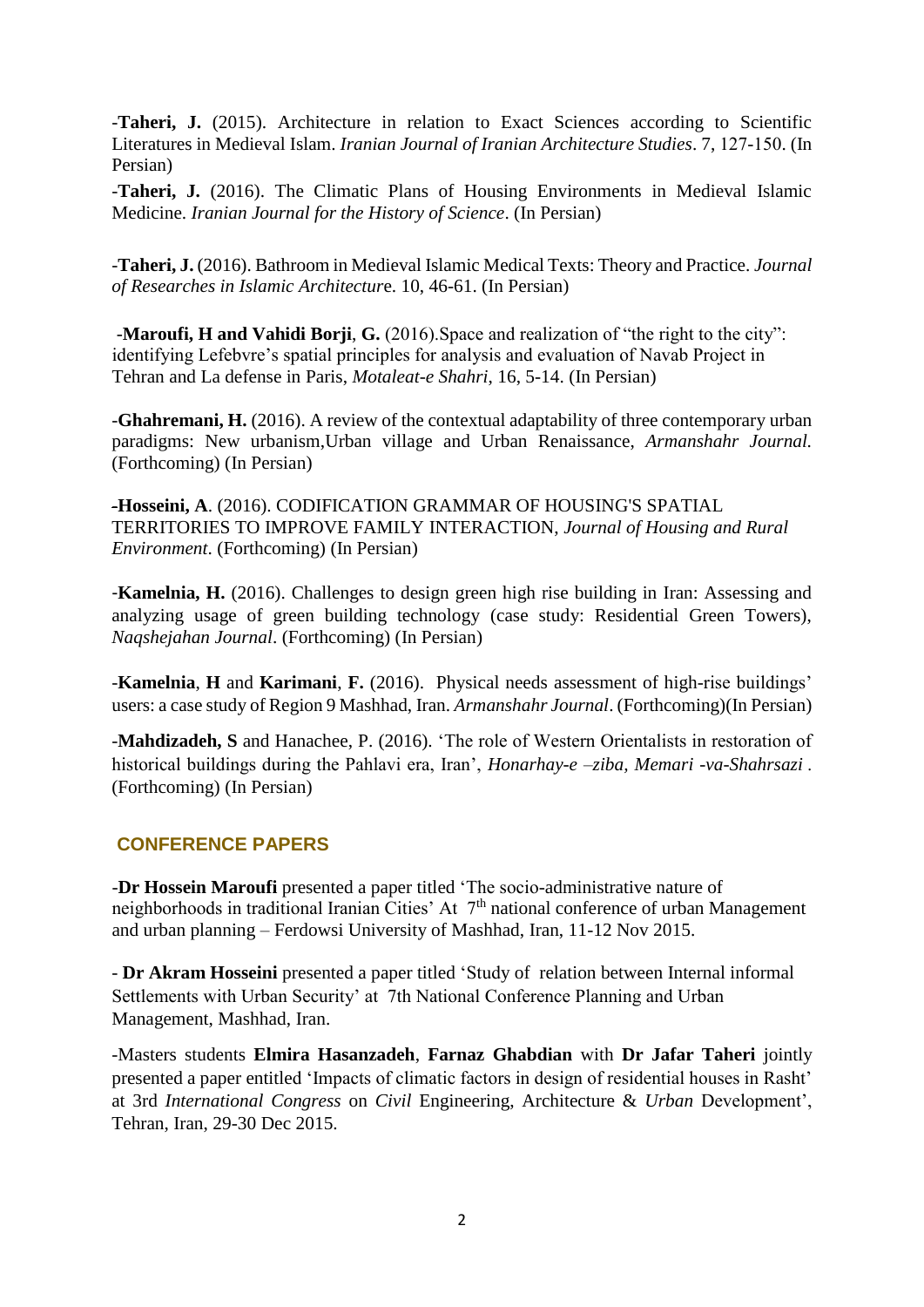-Masters student **Sheida Nakhaie** with **Dr Jafar Taheri** presented a paper titled 'impact of business and lifestyles on architecture of Booshehr in Qajar era' at 3rd *International Congress* On *Civil* Engineering, Architecture & *Urban* Development, Tehran, Iran, 29-30 Dec 2015.

-**Dr Akram Hosseini** presented a paper titled "Evaluating and Surveying of Urban Plazas Design Criterions" at 2<sup>nd</sup> International Congress on New Horizons in Architecture and Planning, Tehran, Iran, 17-18 Feb 2016.

-Masters student **Zahra Aref** with **Dr Jafar Taheri** presented a paper entitled 'interactive environment for children and nature with approach of biophilic design' at 2<sup>nd</sup> International Congress on New Horizons in Architecture and Planning, Tehran, Iran, 17-18 Feb 2016.

**-**Masters student **Atefeh Tabarifard** with **Dr Jafar Taheri** presented a paper titled 'organizational patterns of special places in residential complex of Mashhad' at 2nd International Congress on New Horizons in Architecture and Planning, Tehran, Iran, 17-18 Feb 2016.

**-**Masters student **Maryam Molazadeh**, with **Dr Faizabadi** and **Dr Kamelnia** presented a paper titled 'Determination of optimal texture pattern in design of residential complex in humid and hot climate' at 2nd International Congress on New Horizons in Architecture and Planning, Tehran, Iran, 17-18 Feb 2016.

-Masters student **Hamid Reza Nikoo Moghadam** with **Dr Hamed Kamelnia** presented a paper titled 'The role of sense of belonging in identification of religious cities: case studies of Karbala and Mashhad' at 2nd International Congress on New Horizons in Architecture and Planning, Tehran, Iran, 17-18 Feb 2016.

-Masters student **Forough Mirza Alipour** and **Dr Hamed Kamelnia** presented a paper titled 'Surveying the political factors in shaping of Architecture in Iran and Turkey, at 2nd International Congress on New Horizons in Architecture and Planning, Tehran, Iran, 17-18 Feb 2016.

-**Elahe Neshati**, **Arash Ahmadian** with **Dr Hamed Kamelnia** presented a paper titled 'The role of renewable energy and sustainability in provision of Master Plan of Universities in the Future' at 2nd International Congress on New Horizons in Architecture and Planning, Tehran, Iran, 17-18 Feb 2016.

-**Saied Arian, Aref Ahmadi** and **Dr Hamed Kamelnia** present a paper titled 'The role of post occupancy evaluation in architectural quality enhancement of buildings of the future' at 2nd International Congress on New Horizons in Architecture and Planning, Tehran, Iran, 17-18 Feb 2016.

**-** Masters students **Maryam Sadegian**, **Mahdiye Mirzaee, Farzaneh Freidoni** , **Neda Mirzae** with **Dr Kamelnia** presented papers at 2<sup>nd</sup> International Congress on New Horizons in Architecture and Planning, Tehran, Iran, 17-18 Feb 2016.

-**Dr Hooman Ghahremani** delivered a paper titled 'the Status of residents' needs in renovation of problematic residential places', at International Conference on urban slums, University of Kurdistan, Sannandaj, Iran, 4-5 May 2016.